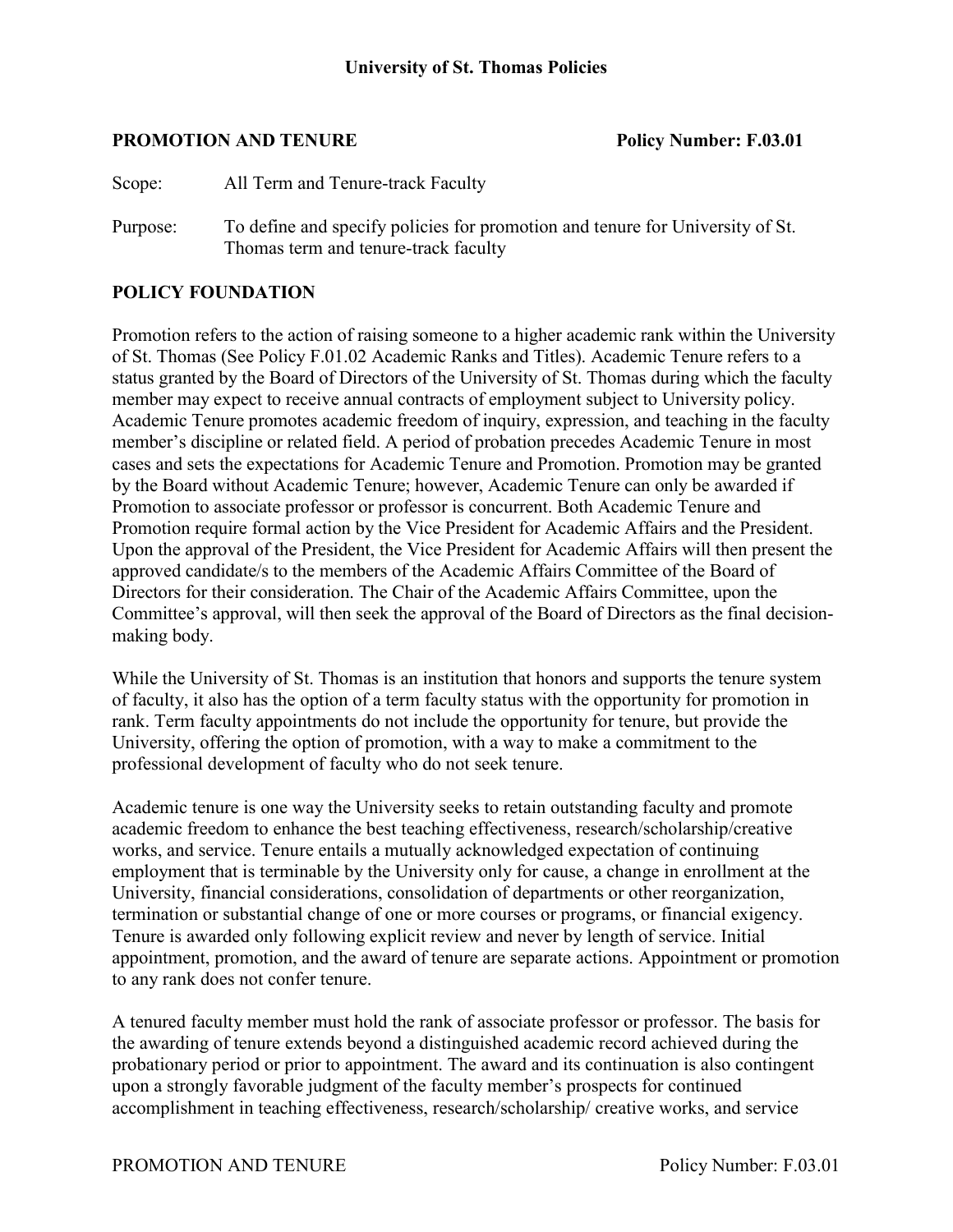throughout her or his University career. Tenure is warranted only if there is a clear expectation that the candidate's professional record already does or eventually will justify promotion to professor at the University of St. Thomas. Tenure thus represents a commitment on the part of both the faculty member and the University. Tenure expires at the date of retirement or earlier if the faculty member's employment at the University has been terminated.

For promotion and tenure procedures to be optimized, they must be open, within considerations of individual privacy, and equitable, reflecting the ethical values of the University of St. Thomas and the Basilian order. The general policies and procedures to be used should be made widely known within departments, colleges and the University libraries. Regular evaluative review of faculty members will help to ensure openness of the tenure and promotion process and will provide feedback crucial to faculty development and growth.

# **FACULTY RESPONSIBILITIES IN TENURE AND PROMOTION REVIEW**

Faculty members have a primary responsibility in providing the evaluations of merit which normally determine the academic personnel decision-making process, including appointment, promotion, and tenure. This responsibility involves the application of academic and professional judgment, in a framework of shared authority, among various levels of review and between faculty and administrative bodies. It further involves personal integrity and ethical discernment and judgment on the part of all parties involved in these processes as an expression of the values and mission of the University of St. Thomas.

While promotion and tenure performance reviews are guided by policies appropriate to the traditions and practices of academe, all reviews require that candidates document a demonstrated commitment to the University's mission and secondarily to the particular role and mission of their school and discipline. Faculty are reviewed at the department level, where departments exist, or at the school level, and at the campus level through the formal actions of the Promotion and Tenure Committee. Members of this committee serve as representatives of the faculty campus community at large with deliberations that transcend their individual departments and schools. They serve as representatives of the faculty at large, evaluating candidates for University norms relevant to the traditions, practices, and future of academe.

The University of St. Thomas academic community is rich in discipline diversity. Faculty achievements reflect this diversity. Discipline-specific criteria ensure that the variance emergent from this diversity are an essential point of origin for the review process. Faculty members are accountable for a clear and current delineation of their discipline's performance expectations and their interpretation to the larger academic community.

This interpretation guides the deliberations of the Promotion and Tenure Committee and serves as their initial appraisal of individual achievements. Members of the committee are concurrently accountable for evaluating the individual's achievements in a broader University understanding of the performance expectations of all members of the academic community within the traditions of the University and the national academic community.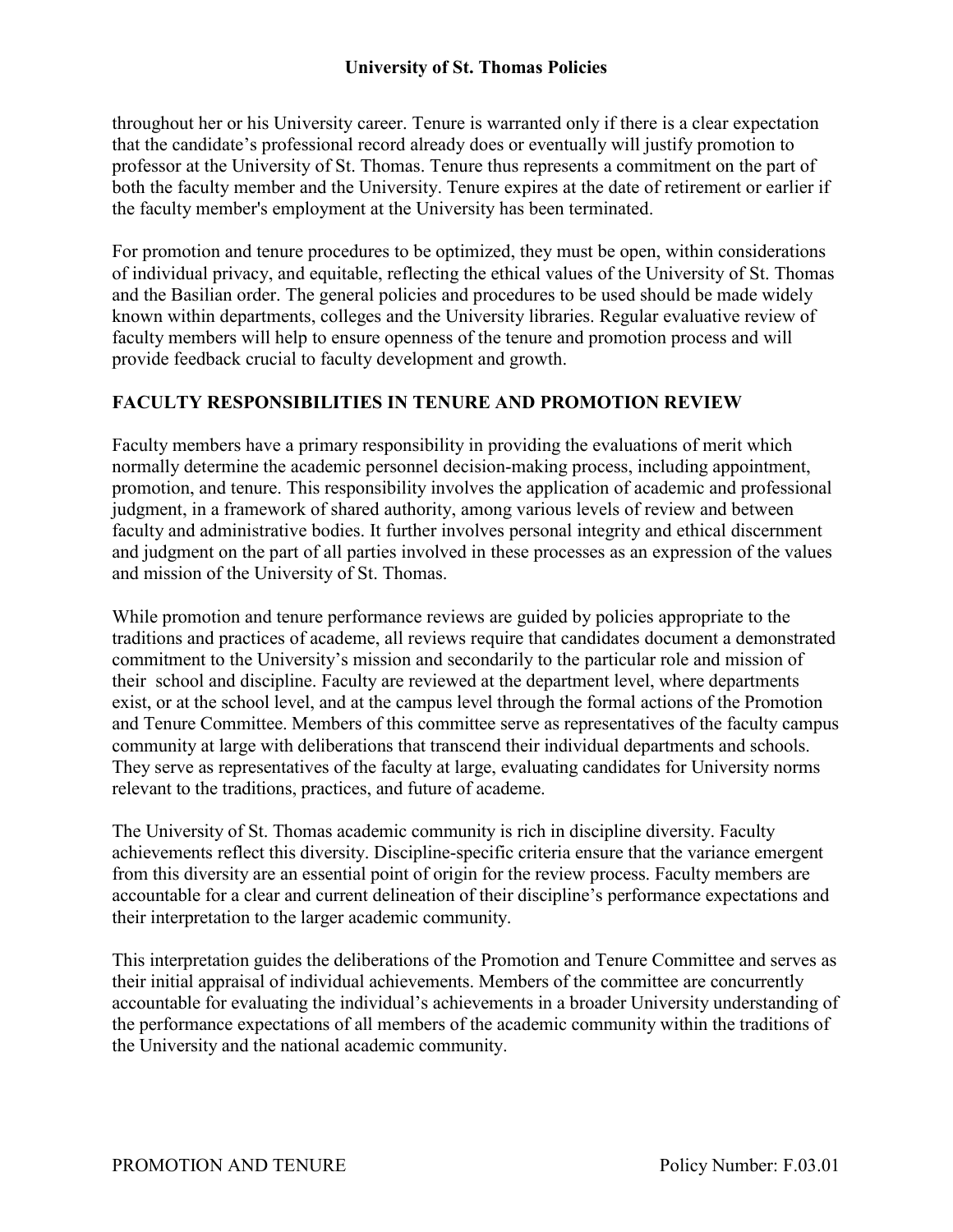Outcomes of this committee's actions are forwarded to the Vice President for Academic Affairs for administrative and Board of Directors action. To ensure trustworthiness in the review process for promotion and tenure, any evaluator at a given level (department, school, administrative) must, having voted at the initial decision-point level, recuse themselves for subsequent levels of evaluation and voting. This recusal is essential to increase fairness and demonstrate ethical clarity of policy. All participants in the review process are responsible for ensuring appropriate recusal decisions and their implementation.

Although the tenure and promotion process is geared, narrowly and properly, to evaluating individual performance, the changing needs and priorities of the institution may also affect the decision to grant tenure or award promotion. Both equity and the long-range interests of the institution, however, require directing primary attention to University needs and priorities at the time of appointment and careful intermediate and longer range academic personnel planning.

#### **1. Promotion Policy**

- a. Advancement in rank is based upon the recognition by a faculty member's peers of his/her academic achievement and upon their judgment that the level of achievement will continue.
- b. Eligibility for promotion depends upon both time in service at the University and meeting the criteria for the higher rank.
- c. For promotion to associate professor, a faculty member must have completed at least three years of full-time employment as a faculty member at the University of St Thomas, or completed a total of at least five years of full-time employment as a faculty member, combining employment at the University with employment elsewhere.
- d. For promotion to professor, a faculty member must have completed at least six years of full-time employment as a faculty member at the University, or completed a total of at least ten years of full-time employment as a faculty member, combining employment at the University with employment elsewhere.

## **2. Tenure Policy**

Academic Tenure is intended to promote academic freedom of inquiry, expression, and teaching in the faculty member's discipline or related field. Academic Tenure affords a faculty member the expectation to receive annual contracts of employment subject to University policy and thereby encourage, promote, and expand academic freedom. (See Policy F.06.01 Academic Freedom). In the academic tradition, Academic Tenure offers faculty members additional confidence from untoward pressures both inside or outside the academic community.

a. Tenure will normally be granted no sooner than a faculty member has completed at least seven years of full-time employment as a faculty member at the University, although years of university employment as a faculty member elsewhere may be included in determining the period of time that a new faculty member must be employed as a faculty member at the University before qualifying for tenure.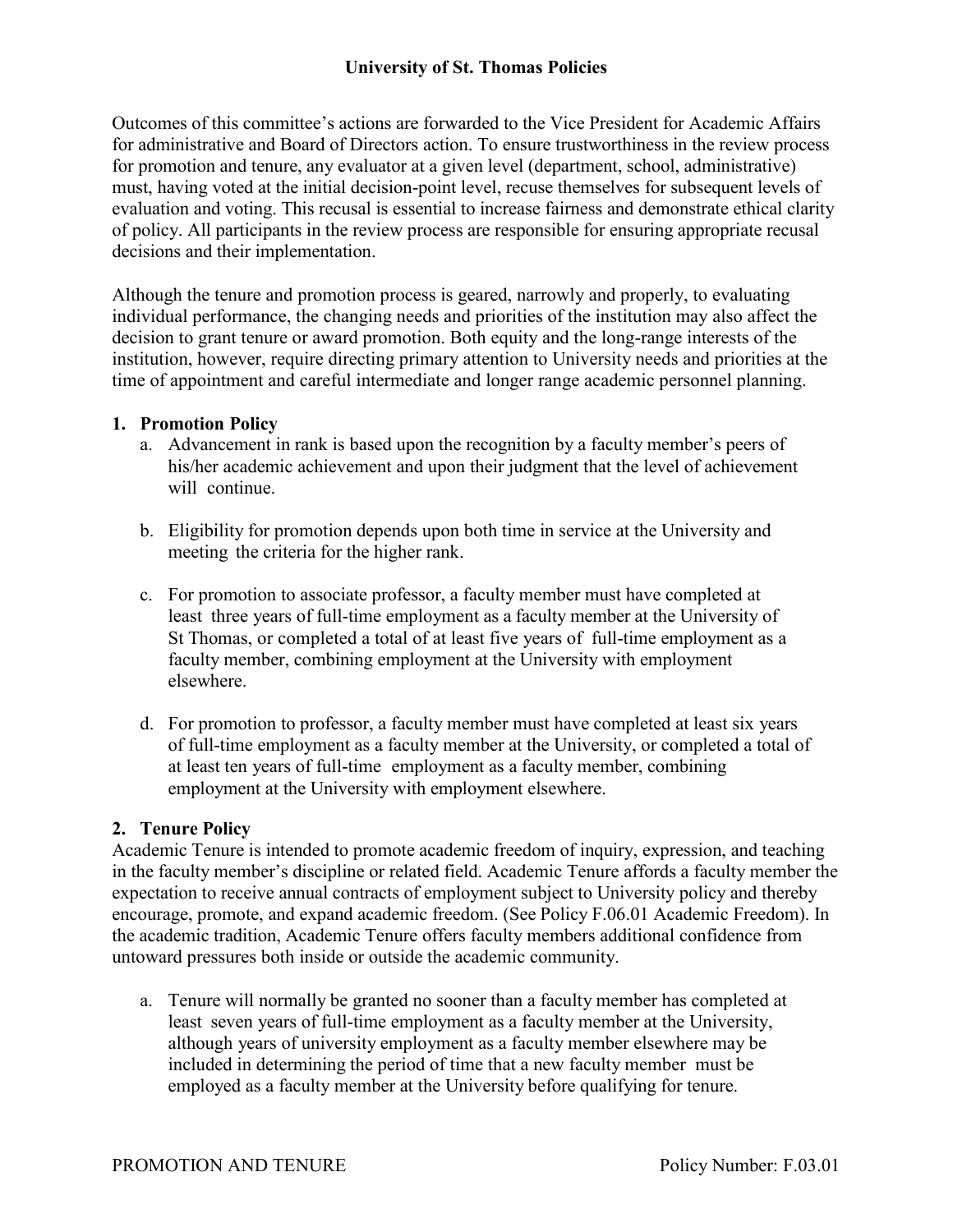- b. The probationary period for one who has had three or more full-time years of employment as a faculty member at another college or university will not exceed four years at the University of St. Thomas.
- c. If the faculty member's employment as a faculty member at another institution exceeds three years, his/her total period of probation, including the years spent elsewhere, may exceed seven years.
- d. Full-time employment as a faculty member at the University in the positions of professor, associate professor, assistant professor and/or instructor shall be computed as probationary service for tenure for faculty with probationary tenure-track contracts.
- e. A faculty member with a probationary tenure-track contract must be considered for tenure during the sixth year of full-time employment as a faculty member at the University or during the third year at the University after at least three or more years of full-time employment as a faculty member in another college or university.
- f. Faculty members who take a leave of absence during their probationary period (e.g. to provide public or professional services elsewhere) may choose to apply for tenure one year later than the normal timeframe. However, an extension is not mandatory. A faculty member who has taken leave may apply for tenure during the timeframe specified in this policy.
- g. If the faculty member is awarded tenure, it will be effective one year after notice is given that tenure has been awarded, that is, no sooner than the completion of the faculty member's seventh year of full-time employment as a faculty member as computed in  $2(a)$ -(f) above. The exception to this is the person who is awarded tenure at the time of employment.
- h. The locus of tenure is in a specific department, program or academic unit in the School of Arts and Sciences and the School of Business or in the School of Education and Human Services, the School of Theology, the School of Nursing or the Doherty or Beran Library.
- i. If a faculty member is denied tenure, he/she will receive a terminal tenure-track contract for the following year. No further tenure-track contracts will be issued after this terminal tenure-track contract. The faculty member denied tenure may be considered for appointment to a term contract if approved by the dean or department chair, the Vice President for Academic Affairs and the President. As with other term contracts, this term contract can be renewed in subsequent years if recommended by the dean or department chair, the Vice President for Academic Affairs and the President.
- j. No faculty member shall be considered for promotion and/or tenure while on a leave of absence.
- k. A probationary tenure-track position may be terminated at the discretion of the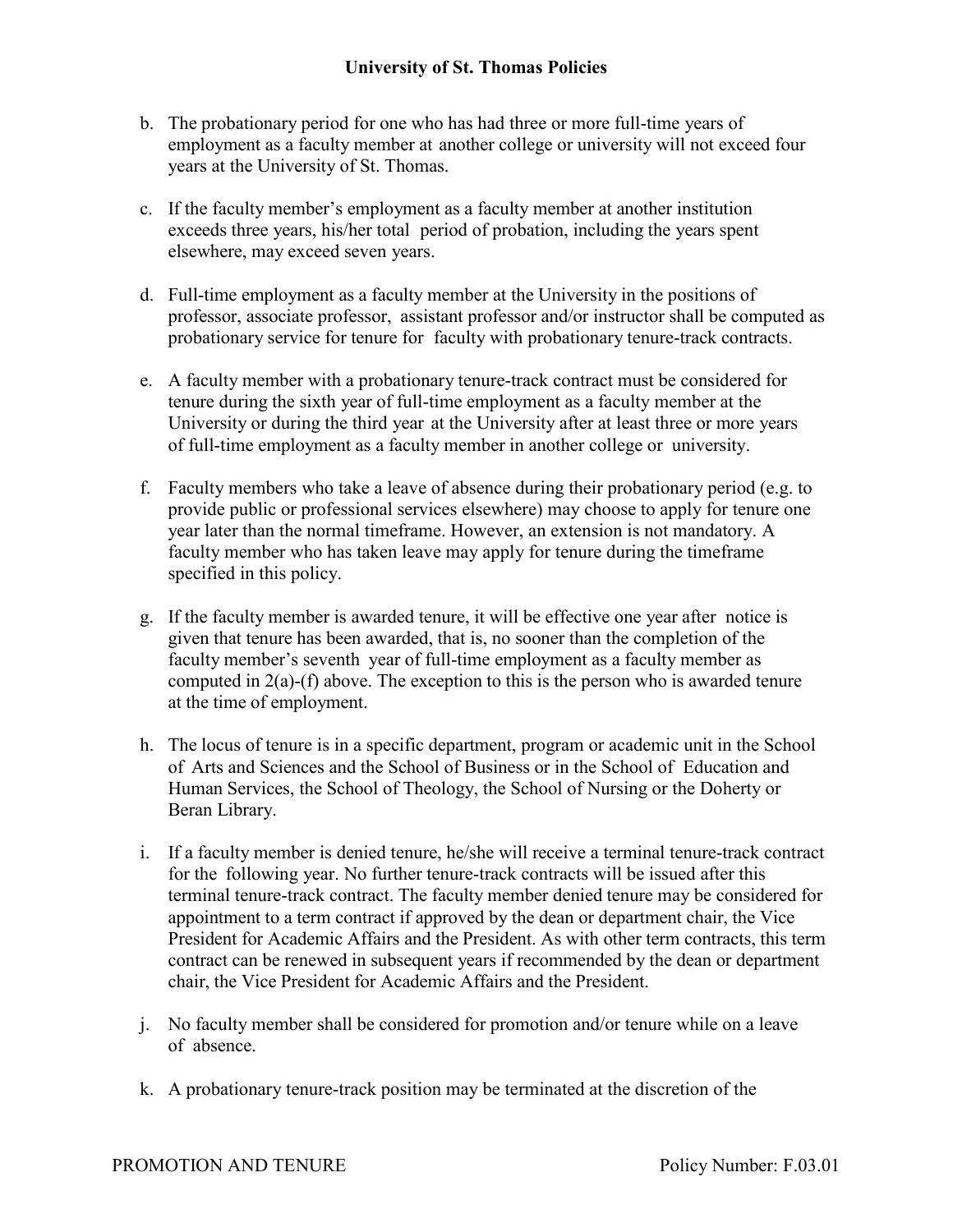University if the following circumstances exist, including but not limited to, a change in enrollment at the University, financial considerations, consolidation of departments or other reorganization, termination or substantial change of one or more courses or academic programs, or financial exigency.

## **3. Performance Review Policy**

- a. All term, probationary tenure-track and tenured faculty are evaluated annually. This annual performance review policy is detailed in Policy F.07.07 Faculty Development and Evaluation.
- b. All term, probationary tenure-track and tenured faculty participate in a more comprehensive and detailed performance review every three years that ensures the vigorous and rigorous pursuit of excellence required of all term, probationary tenuretrack and tenured faculty.
- c. This more substantive performance review is detailed in Policy F.07.07 Faculty Development and Evaluation, and provides the University with a process for ensuring ongoing faculty teaching effectiveness, research/scholarship/creative works, and service. This substantive performance review is detailed in the faculty procedures describing this process.
- d. The department chairs and/or deans are responsible for explaining requirements for tenure and promotion to all new probationary tenure-track and term faculty members upon their initial employment. This responsibility is then incorporated into the mandated annual and subsequent more substantive performance reviews of all faculty members.
- e. For probationary tenure-track faculty members, their first three-year substantive performance review is an integral part of their process toward pursuit of tenure and promotion and includes a formal performance review by the campus Promotion and Tenure Committee. A detailed description of this review is available in the faculty procedures.
- f. Probationary tenure-track faculty members are notified of the year of their mandatory tenure performance review at the time of their initial contract with the University and on each subsequent contract. A detailed description of this mandatory tenure performance review process is available in the faculty procedures.
- g. As noted in the policy foundation above: "To ensure trustworthiness in the review process for promotion and tenure, any evaluator at a given level (department, school, administrative) must, having voted at the initial decision-point level, recuse themselves for subsequent levels of evaluation and voting. This recusal is essential to increase fairness and demonstrate ethical clarity of policy. All participants in the review process are responsible for ensuring appropriate recusal decisions and their implementation."
- h. Unwritten or undocumented criteria cannot be introduced or applied in review processes.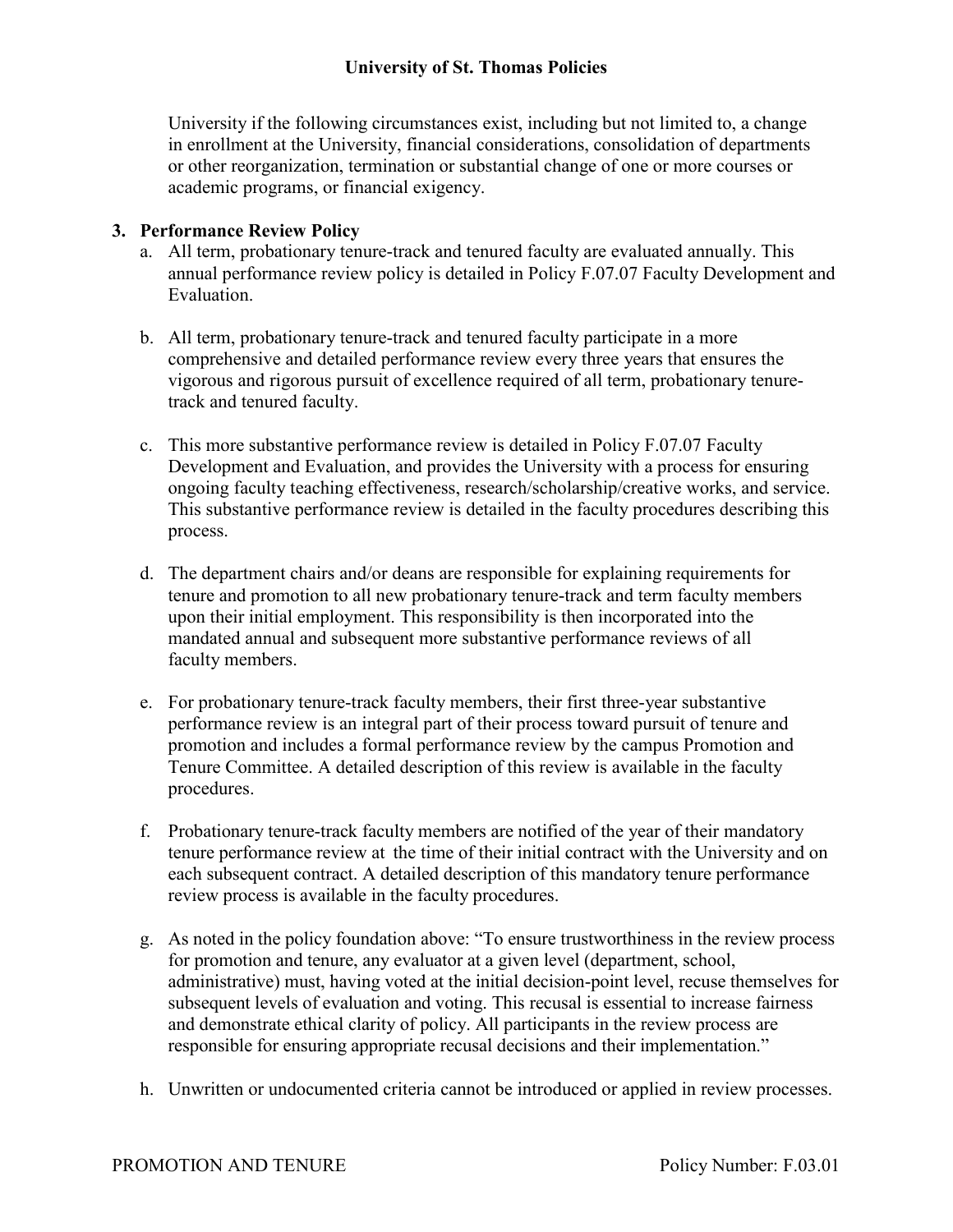i. Failure to follow the guidelines provided in the policies and procedures for review can lead to an unsatisfactory outcome for the faculty member under review or an appeal initiated by the reviewed faculty member based on actions of the department, school, dean or Promotion and Tenure Committee.

#### **4. Evaluation for Promotion and Tenure: Policy Overview**

- a. The University of St. Thomas places the highest value on excellence in teaching effectiveness. This standard of excellence is clear in the criteria for faculty evaluation and in University policies and publications. It therefore has primacy in the performance review for granting both promotion and tenure.
- b. The University also values research/scholarship/creative works, and service. Achievements in all these domains are necessary if a faculty member is to demonstrate a positive performance at the University of St. Thomas. Each person will have domains of greater or lesser strength and thus may receive different evaluative outcomes in each. Some components within each domain may include more substantive achievements than others, and this variance is noted in the review. In every case, each domain is reviewed (teaching effectiveness, research/scholarship/creative works, and service). This includes both discipline-level and campus-level reviews.
- c. Each faculty member is expected to demonstrate effectiveness in teaching and to maintain that level of performance. As one progresses during their employment at the University of St. Thomas, the expectation of achievement in all domains increases. Thus, faculty are expected to continue to demonstrate additional contributions to teaching effectiveness and be increasingly engaged in research/scholarship/creative works, and professional service to the University and community.
- d. For probationary tenure-track faculty, award of tenure requires concurrent promotion to the rank of associate professor.
- e. In addition to the campus-level expectations of the University of St. Thomas in regard to domains of performance (teaching effectiveness, research/scholarship/creative works, and service), discipline-specific criteria of schools and/or departments are identified in these domains of performance for the evaluation of the candidate.
	- i. These discipline-specific criteria are developed and implemented by each individual department and/or school.
	- ii. Individual departments and/or schools define, adopt and revise these standards every three years with the input of external reviewers and in consultation with the dean of the discipline's school and the Vice President for Academic Affairs.
	- iii. These discipline-specific criteria are submitted to the Promotion and Tenure Committee for their information and review. It is the responsibility of the members of the Promotion and Tenure Committee to communicate to the dean of each school any questions or concerns they encounter in the review of these discipline-specific criteria. These concerns must be resolved prior to the review of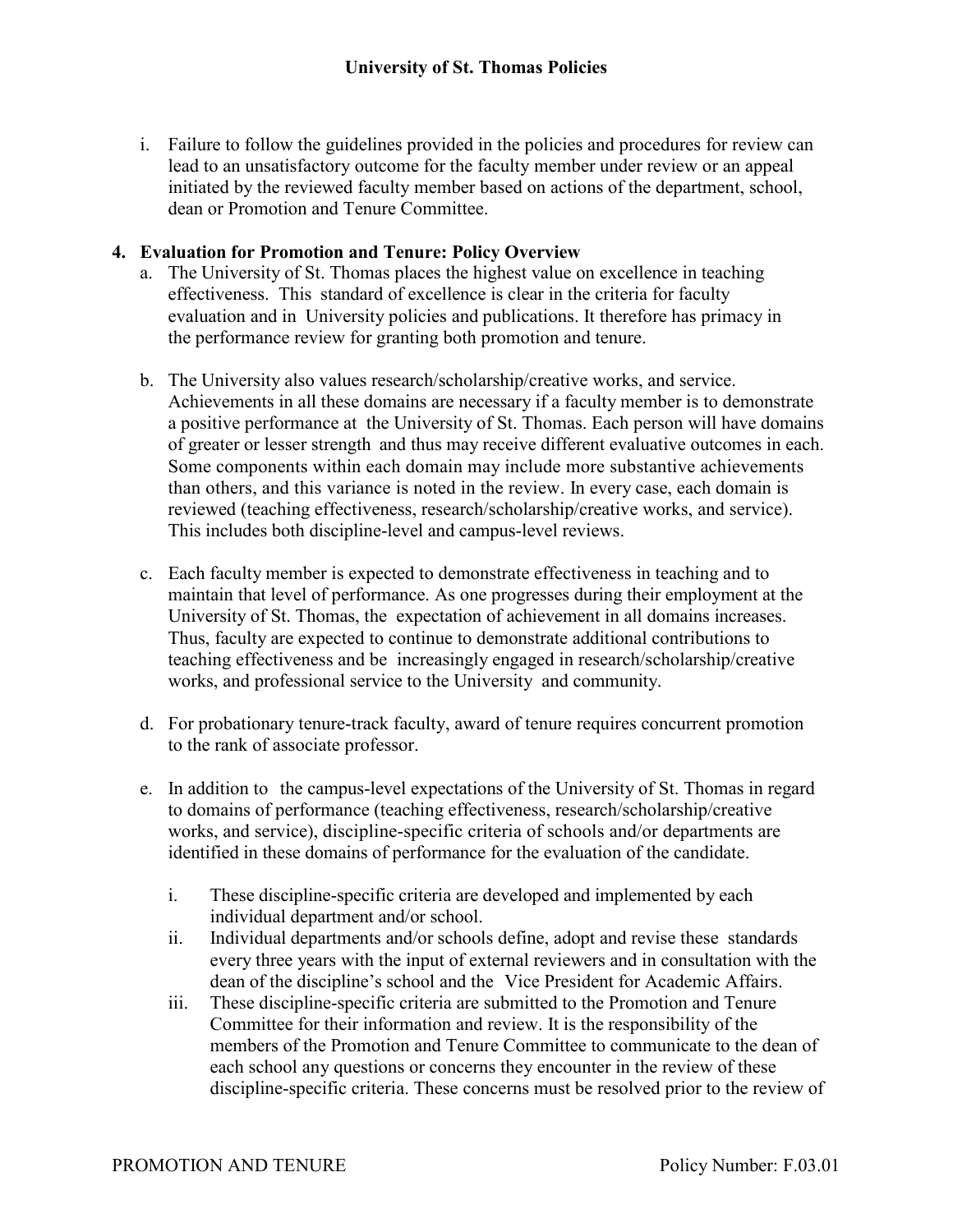any candidate for promotion and/or tenure.

- iv. These criteria, along with the campus-wide criteria, are used in assessing a candidate for promotion and/or tenure at the departmental or school level. They, along with the campus-wide criteria, must be provided to the faculty member upon appointment to a probationary tenure-track position eligible for promotion and tenure or a term position eligible for promotion.
- v. In addition to explaining campus-wide requirements for promotion and tenure (See 3(d) above), the department chairs and/or deans are responsible for explaining discipline-specific requirements for tenure and promotion to all new probationary tenure-track and term faculty members upon their initial employment. This responsibility is then incorporated into the mandated annual and subsequent more substantive performance reviews of all faculty members.
- vi. The discipline-specific criteria must also be included in the formal portfolio submitted to the Promotion and Tenure Committee at the time of the faculty member's promotion and/or tenure review. These discipline-specific criteria must also be included in the formal portfolio submitted to the Promotion and Tenure Committee at the time of the probationary tenure-track faculty member's threeyear review.
- vii. These discipline-specific criteria are public documents available to all interested faculty in the University of St. Thomas.
- viii. In the case of a perceived conflict between discipline-specific criteria and campuslevel criteria, such conflicts must be mediated by the Promotion and Tenure Committee separate from the review process for a specific faculty member and resolved prior to a specific review. The outcome of such a mediation is a written public report to the University community.
- f. The University-wide criteria have general applicability to all disciplines. The University also recognizes the necessary and stimulating diversity of its disciplines and schools as well as the varied contributions of the individual faculty members within them. Promotion and tenure review requires that all evaluators balance this University-wide applicability with the recognition of this valued diversity. Evaluators provide written summaries of their review outcomes to document this balance, i.e., provide summaries that include both sets of criteria.
- g. To further support the balance between campus-wide criteria and discipline-specific criteria, all candidates for promotion and tenure select an advocate who presents the candidate's portfolio to the Promotion and Tenure Committee, highlighting and clarifying the unique achievements of the candidate and answering questions, if needed that are raised by committee members. The advocate is excused prior to the deliberation and voting of the committee. The process for selecting this advocate and the procedures involved in this role are detailed in the faculty procedures.
- h. The University recognizes that faculty members in different departments and/or schools have different workloads based on their number and types of preparations, number of majors, distinct requirements of their discipline, professional school external agency requirements, number of graduates, and percentage of students engaged in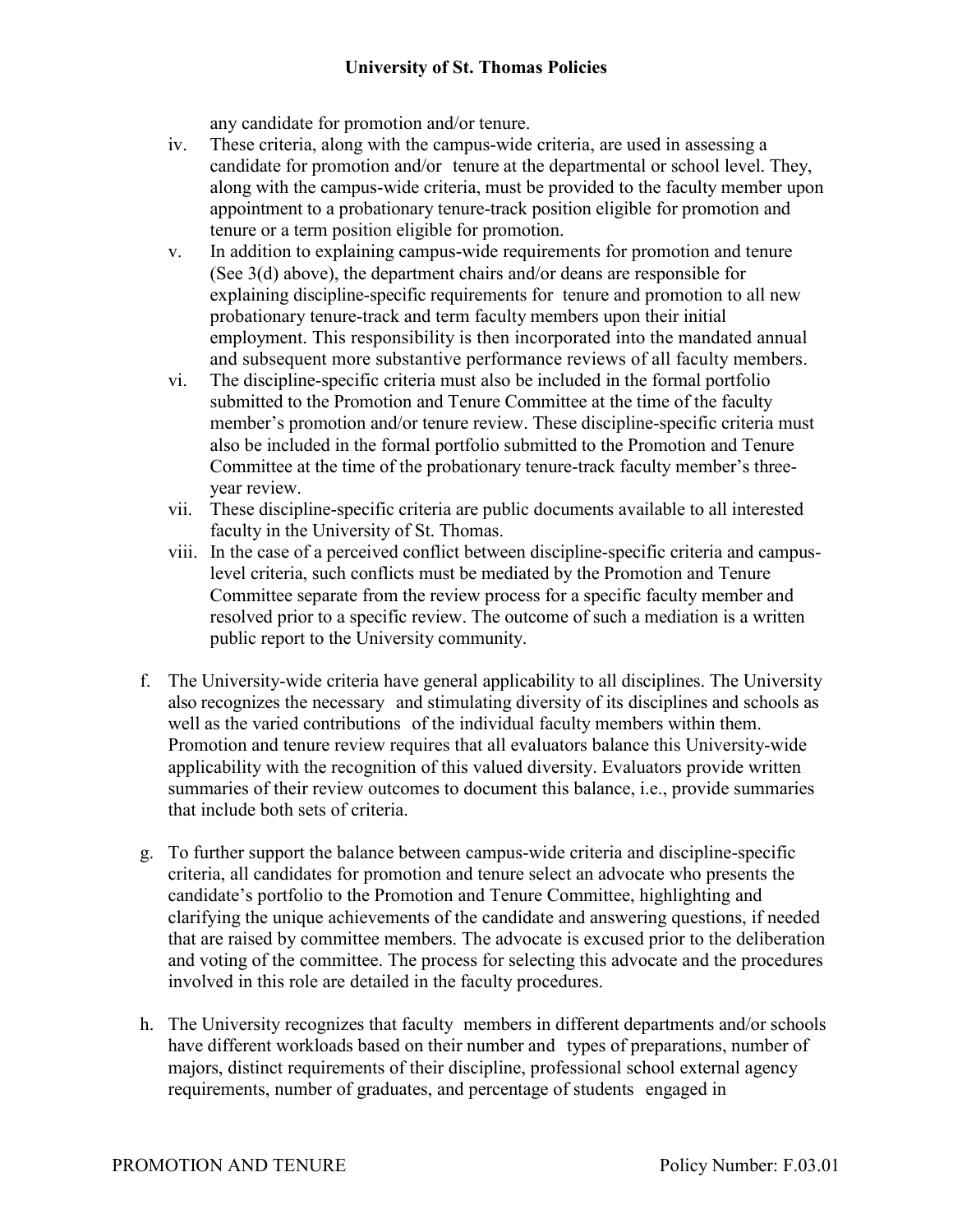undergraduate or graduate research activity. Careful consideration of these departmentspecific workloads is designed to ensure fair comparisons among faculty members' contributions. The individual faculty member's portfolio documents and explicates his/her individual workload report,

## **5. Rubrics for Evaluating Candidates for Promotion and Tenure**

- a. Evaluation rubrics refer to the sets of criteria that guide the evaluation process. The purpose of the rubrics for evaluating candidates for promotion and tenure is to assist with objective evaluation of candidates' qualifications and to provide more standardized proportionality of various elements of the evaluation.
- b. For each domain (teaching effectiveness, research/scholarship/creative works, and service), rubrics identify both the criteria that characterize the domain and descriptors that characterize achievement at three levels: "Exceeds Expectations," "Meets Expectations," and "Does Not Meet Expectations." The concept of "expectations" refers to the discernment of those who assess the candidate's performance informed by the discipline-specific criteria and campus-wide criteria.
- c. The achievement level descriptors represent prototypical characteristics of a faculty member at a particular level of achievement, according to University and/or disciplinespecific distinctions and the norms of the academic community.
- d. No faculty member is expected to be identical to the prototype. Evaluators determine which level best characterizes a candidate's achievement of a criterion. General instructions for using the rubric are provided with each rubric. The ethical interpretation of these instructions is the responsibility of the evaluator.
- e. Candidates are evaluated initially on the discipline-specific criteria, which must demonstrate a congruence with the campus-wide criteria. In addition, the rubrics include a discipline-specific single "criterion" for each domain to facilitate inclusion of performance assessments of domain achievements unique to a given discipline.
- f. The criteria within each domain are not equally weighted, with some providing more compelling evidence than others. In addition, discipline diversity introduces additional variance in performance appraisal. It is the responsibility of the evaluator to weigh the various criteria and discern the level that best characterizes a specific candidate's performance.
- g. The discipline-specific criteria are provided with the candidate's portfolio and should be accompanied by discipline-specific rubrics that will aid with evaluation of the disciplinespecific criteria. The discipline-specific rubrics are developed at the school or department level and are public University documents. The candidate's advocate can further clarify the discipline-specific criteria at the time of presentation of the candidate to the Promotion and Tenure Committee.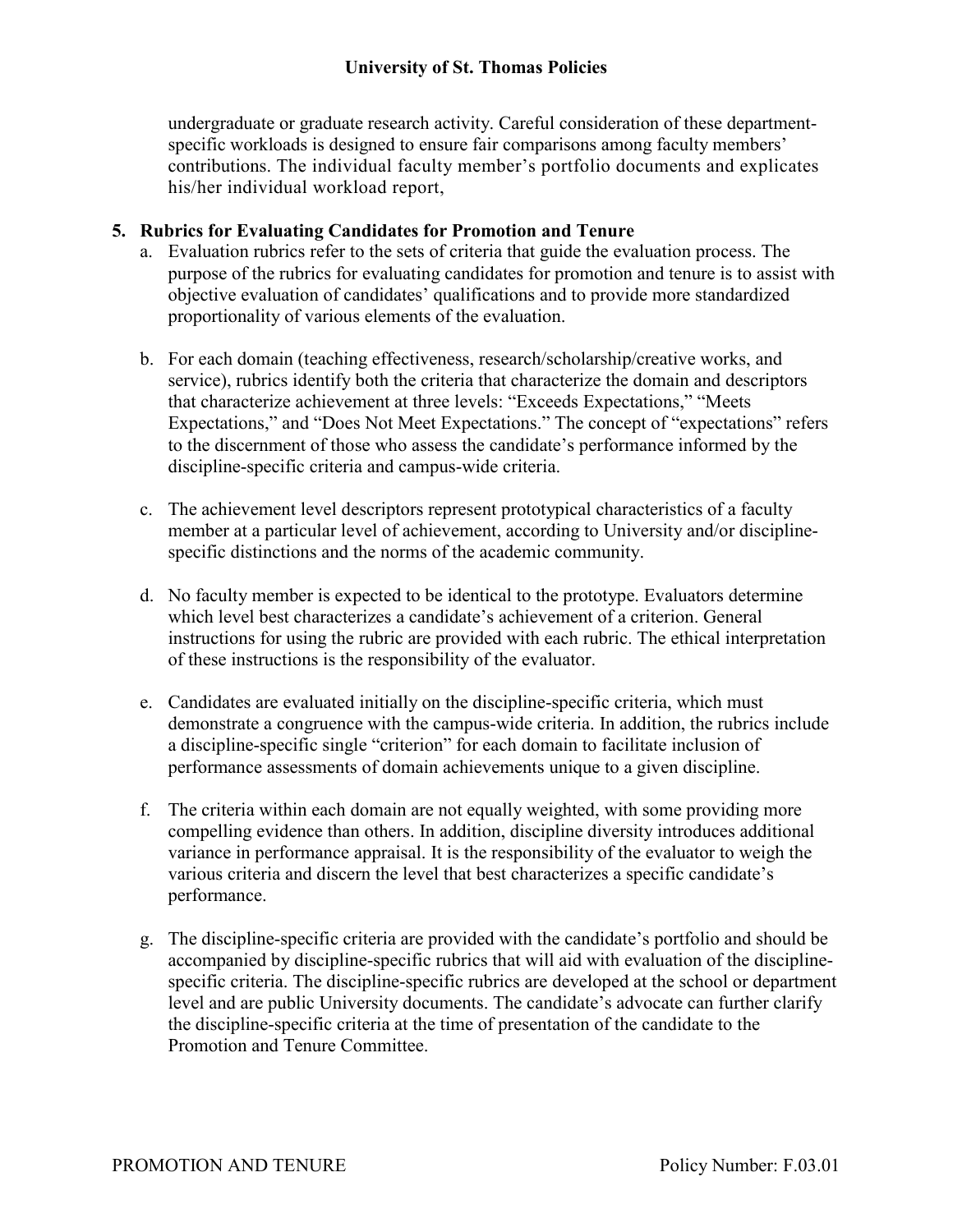- h. In each domain, it is expected that candidates will have strengths as well as areas for growth. Similarly, candidates have different roles and responsibilities; thus, they may have different degrees of exposure and experience with various criteria. These variances are addressed by the faculty member in the portfolio and can be further explicated by the candidate's advocate at the time of review. Evaluation of the individual candidate thus requires conducting the review within the context of the candidate's overall portfolio.
- i. The rubrics below (sections  $6 9$  of this policy) represent standards for assessment of faculty as campus-wide policy and thus to be applied at the time of review for promotion and/or tenure. Templates are provided for each rubric to facilitate documentation of the assessment and are designed to ensure documentation of the evaluator's judgment for both discipline-specific and campus-level criteria.

## **6. Faculty Member Roles and Responsibilities: Rubric A**

As noted in 4(h) above, the University of St. Thomas "recognizes that faculty members in different departments and/or schools have different workloads based on their number and types of preparations, number of majors, distinct requirements of their discipline, professional school external agency requirements, number of graduates, and percentage of students engaged in undergraduate research activity."

This rubric provides a more standardized template for evaluating the faculty member's work roles and responsibilities. Each candidate completes the form below to better document the unique aspects of individual roles and responsibilities. This information is an official part of the faculty member's portfolio. Portions of the rubric that do not apply to a specific candidate are simply indicated as "Not Applicable" in the rubric. The Promotion and Tenure Committee will review the information in this rubric prior to reviewing the subsequent rubrics. The candidate's advocate can provide additional explanatory information if requested at the time of review.

|                               | Undergraduate | Graduate |
|-------------------------------|---------------|----------|
| Hours per week spent in       |               |          |
| classroom (including labs)    |               |          |
| Hours per week spent in       |               |          |
| external agency negotiation/  |               |          |
| collaboration                 |               |          |
| Typical number of classes per |               |          |
| semester                      |               |          |
| Typical number of class       |               |          |
| preparations per semester     |               |          |
| Typical class enrollment      |               |          |
| (range)                       |               |          |
| Typical number of advisees    |               |          |
| per semester                  |               |          |
| Typical number of students    |               |          |
| engaged in research under     |               |          |
| faculty member's mentorship   |               |          |
| per semester                  |               |          |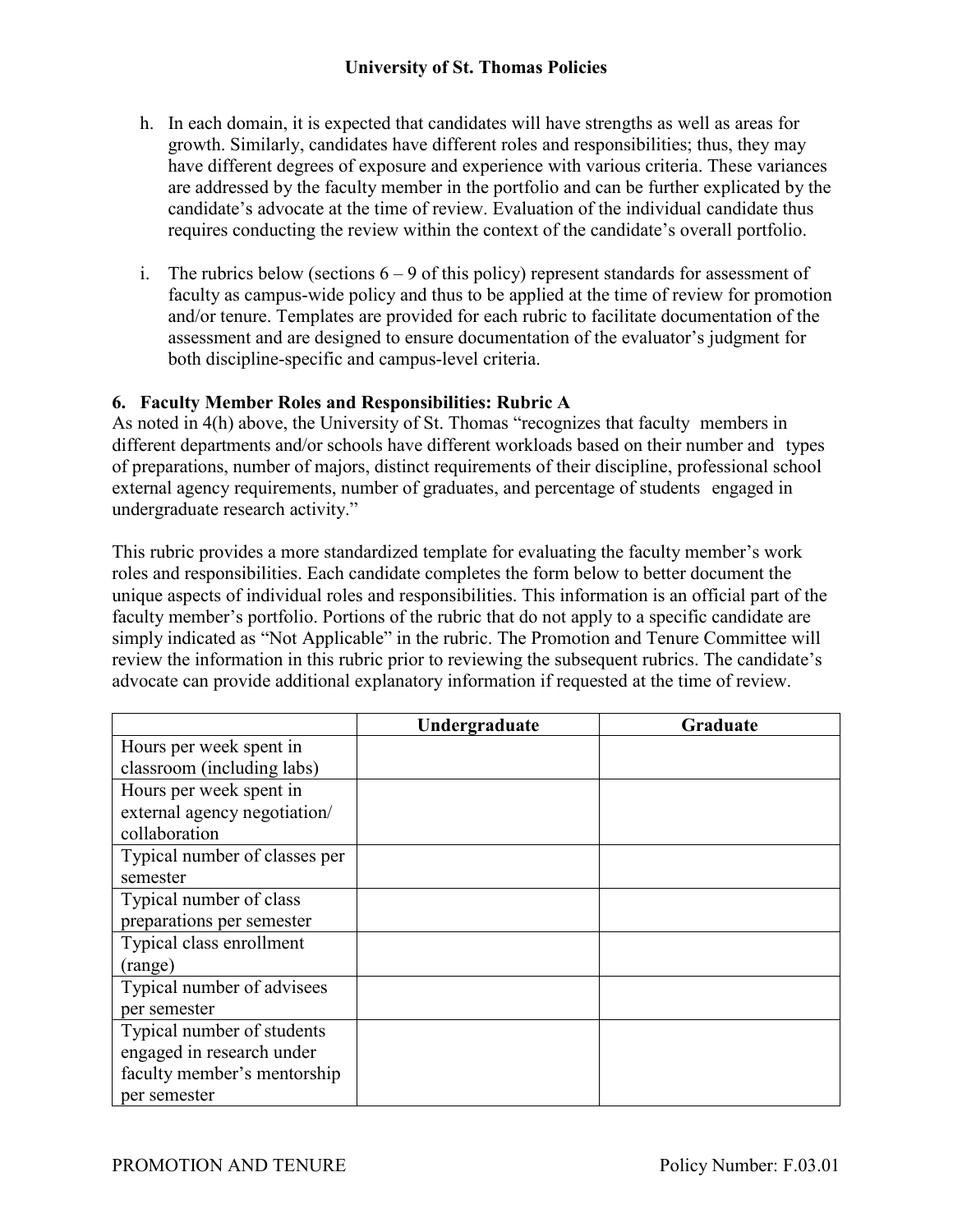| Typical number of students in   |  |
|---------------------------------|--|
| final graduate research         |  |
| projects or dissertations under |  |
| faculty member's supervision    |  |
| Unique responsibilities/roles   |  |
| (explanation provided in        |  |
| portfolio)                      |  |

## **7. Teaching Effectiveness: Rubric B**

The University of St. Thomas gives primacy to teaching effectiveness, making evaluation of the faculty member's teaching of significance for tenure and promotion. The evaluation of teaching performance must be both appropriate and varied, informed by the campus-wide criteria listed in the matrix below, the discipline-specific criteria as they relate to the campus-wide criteria, and by the documentation provided by the candidate and the presentation of the candidate's advocate.

The matrix provides a protocol for evaluators reviewing a candidate. Recording judgments made about a candidate provides an overview of the candidate's achievements in the teaching effectiveness domain, enabling discernment about individual achievement in this domain. Evaluators thus are able to balance the unique individual demonstration of achievements with the university expectations of campus-wide norms of performance as shaped by the traditions of the academic community and the institutions comparable to the University of St. Thomas.

To facilitate this evaluation, the candidate is required to submit relevant documentation. The following list identifies appropriate inclusions in the candidate's portfolio to provide this documentation. It is not an exhaustive list and individual candidates may identify additional documentation to demonstrate achievement. The more inclusion provided, the more information is available to the evaluator for their review. Potential inclusions for documentation are:

- a. a brief statement of personal teaching philosophy;
- b. course materials (syllabi, assignments, examinations, handouts);
- c. student course evaluations;
- d. semester grade reports;
- e. on-line student assignments and/or course materials;
- f. special teaching assignments (for example, Honors Program, MLMLA, capstone course, service-learning courses, clinical-site expansion initiative, graduate program final research project/dissertation);
- g. contributions to curriculum development;
- h. innovations in approaches to teaching;
- i. information related to teaching performance or upgrading of teaching expertise;
- j. external expert review of actual teaching performance;
- k. peer review of actual teaching performance.

The teaching portion of the portfolio is reviewed at each step of the review process using the criteria below and the achievement levels identified. After a comprehensive review of the documentation that the candidate provides, each reviewer provides a judgment based on this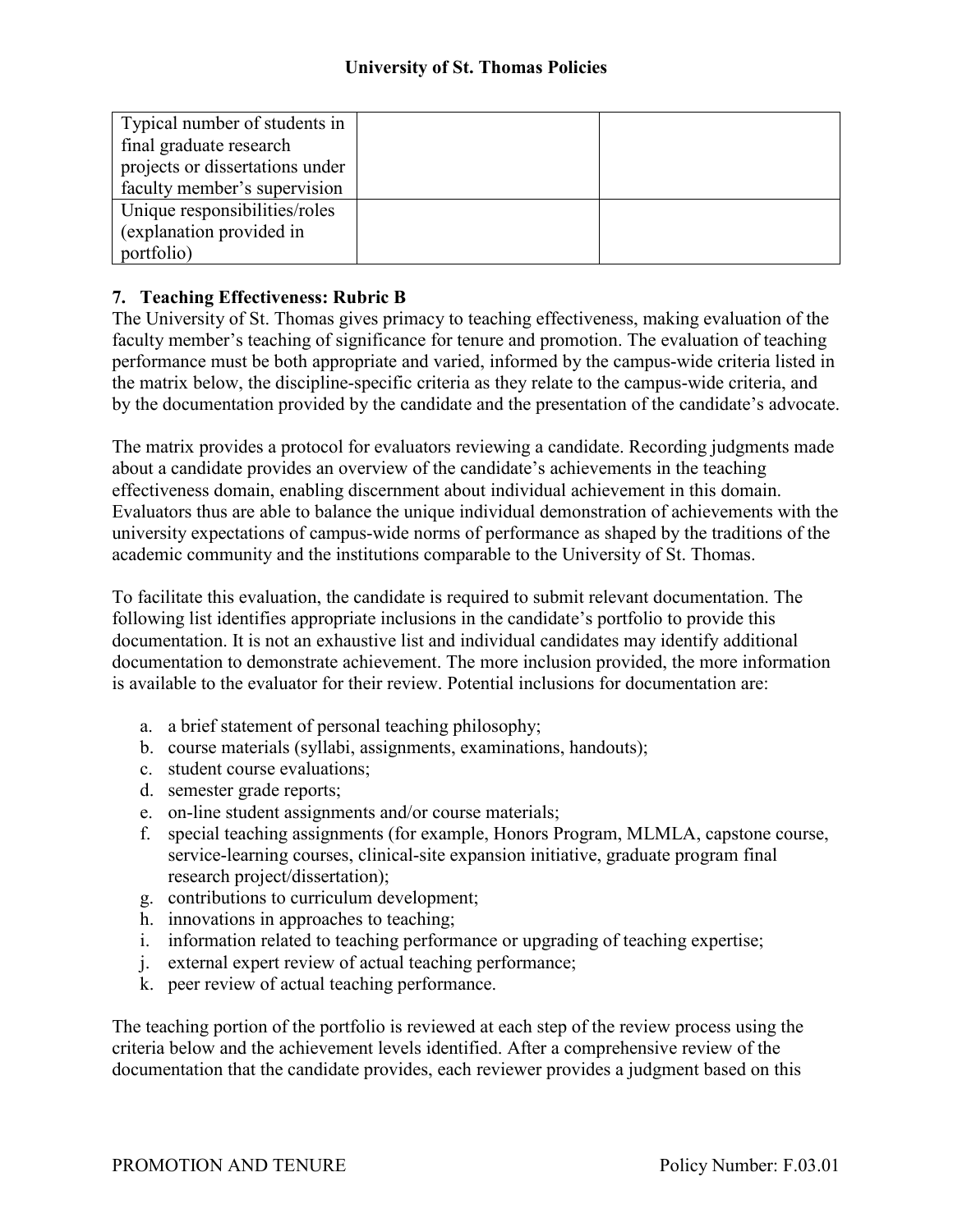rubric, using the matrix to record judgments. Based on the data generated in the matrix, a final decision about the candidate's overall achievement in teaching effectiveness is rendered.

| <b>Criterion</b>                                                     | <b>Exceeds</b>      | <b>Meets</b>        | <b>Does Not Meet</b> |
|----------------------------------------------------------------------|---------------------|---------------------|----------------------|
|                                                                      | <b>Expectations</b> | <b>Expectations</b> | <b>Expectations</b>  |
| Current knowledge of<br>the discipline                               | Discipline:         | Discipline:         | Discipline:          |
|                                                                      | University:         | University:         | University:          |
| Serious preparation<br>for courses                                   | Discipline:         | Discipline:         | Discipline:          |
|                                                                      | University:         | University:         | University:          |
| Skill in challenging<br>students                                     | Discipline:         | Discipline:         | Discipline:          |
|                                                                      | University:         | University:         | University:          |
| Ability to devise<br>appropriate learning                            | Discipline:         | Discipline:         | Discipline:          |
| objectives and the<br>means by which<br>students can achieve<br>them | University:         | University:         | University:          |
| Ability to utilize<br>appropriate available                          | Discipline:         | Discipline:         | Discipline:          |
| technology to assist<br>student learning                             | University:         | University:         | University:          |
| Achievement of<br>discipline-specific                                | Discipline:         | Discipline:         | Discipline:          |
| expectations                                                         | University:         | University:         | University:          |

This matrix is the template for all faculty teaching effectiveness evaluations. In the promotion and/or tenure review process, an overall teaching judgment is rendered by each evaluator. For promotion and/or tenure review, ratings are determined for both campus-wide and disciplinespecific identified criteria. Variance in teaching effectiveness may result in some criteria in the matrix having one or more inclusions and others having none. Where none exist, the category is marked as "Not Applicable."

Upon completion of the evaluation, reviewers will provide a brief written summary of the evidence and context for their final judgment. Reviewers will also provide a written summary rationale for the evaluator's final decision about promotion and/or tenure.

## **8. Research/Scholarship/Creative Works: Rubric C**

The University of St. Thomas values the research, scholarship and creative work of all faculty. It recognizes that there is substantive variance in the research, scholarship and creative works of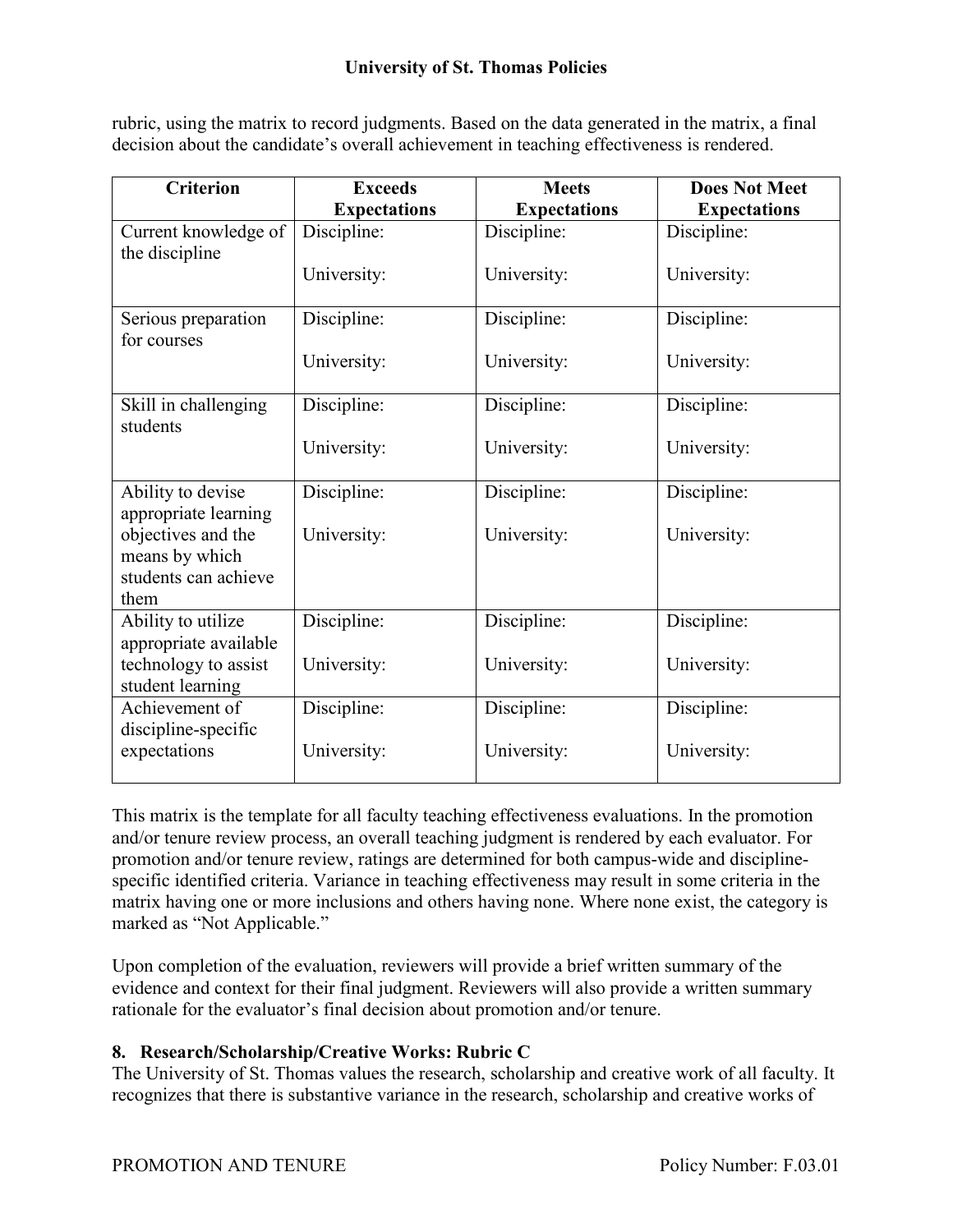faculty, in part a function of the distinctive nature of discrete disciplines. The University also affirms campus-wide criteria that demonstrate achievement in the domain of research, scholarship and creative work. The evaluation of research, scholarship and creative work performance must be both appropriate and varied, informed by the campus-wide criteria listed in the matrix below, the discipline-specific criteria as they relate to the campus-wide criteria, and by the documentation provided by the candidate and the presentation of the candidate's advocate.

The matrix below provides a protocol for evaluators reviewing a candidate. Recording judgments made about a candidate provides an overview of the candidate's achievements in the research, scholarship and creative work domain, enabling discernment about individual achievement in this domain. Evaluators thus are able to balance the unique individual demonstration of achievements with the University expectations of campus-wide norms of performance as shaped by the traditions of the academic community and the institutions comparable to the University of St. Thomas.

It is important that there be substantive evidence of the quality and importance to the discipline and/or the University of the work presented. Candidates will include in their portfolio evidence that meets criteria listed in the matrix below. Actual copies of scholarship, research and creative works are included in the portfolio to provide this evidence.

To facilitate this evaluation, the candidate is required to submit relevant documentation. The following list identifies appropriate inclusions in the candidate portfolio to provide this documentation. It is not an exhaustive list and individual candidates may identify additional documentation to demonstrate achievement. The more inclusion provided, the more information is available to the evaluator for their review. Potential inclusions for documentation are:

- a. Copies of peer-reviewed publications;
- b. Research proposals submitted for external funding;
- c. Research proposals submitted for internal funding;
- d. Power-points of public presentations;
- e. Programs of public presentations;
- f. Descriptions of creative videography;
- g. Student research reports;
- h. In process publication reports with journal editor letter of commitment;
- i. Descriptions of work in progress with examples of partially completed materials;
- j. Creative classroom/on-line teaching innovations samples;
- k. Documentation of peer use or reference to creative work or publications;
- l. Letters of peer review/evaluation of scholarship.

Work in progress, so long as it meets the tests of quality and importance, will be credited as supporting a case for tenure or promotion. Such ongoing research will not be rated on a par with or as a substitute for work completed. For promotion to the rank of professor, especially, books that are cited must be in print rather than in various stages in the process before appearing in print. Variance in research, scholarship and creative works may result in some criteria in the matrix having one or more inclusions and others having none. Multiple inclusions may provide the basis for demonstrating "exceeds expectations," e.g., peer-reviewed publications.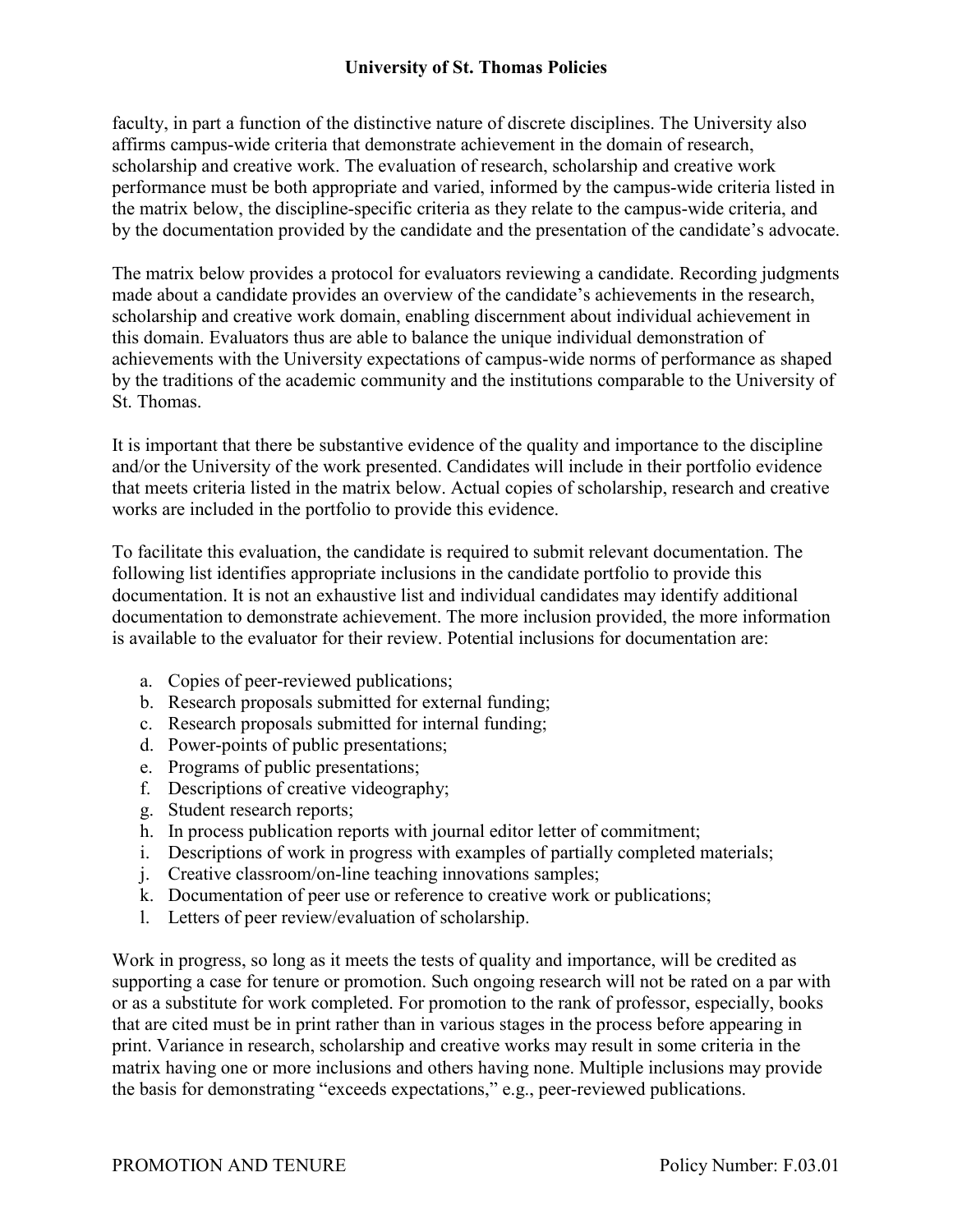This completed research, scholarship or creative works portion of the portfolio is reviewed at each step of the review process using the criterion below and the achievement levels identified. After a comprehensive review of the documentation that the candidate provides, each reviewer provides a judgment based on this rubric, using the matrix to record judgments. Based on the data generated in the matrix, a final decision about the candidate's overall achievement in research, scholarship or creative works is rendered.

| <b>Criterion</b>   | <b>Exceeds</b>      | <b>Meets</b>        | <b>Does Not Meet</b> |
|--------------------|---------------------|---------------------|----------------------|
|                    | <b>Expectations</b> | <b>Expectations</b> | <b>Expectations</b>  |
| Peer-reviewed      | Discipline:         | Discipline:         | Discipline:          |
| publications       |                     |                     |                      |
| (e.g., book,       | University:         | University:         | University:          |
| monograph,         |                     |                     |                      |
| refereed journal   |                     |                     |                      |
| article, creative  |                     |                     |                      |
| works in           |                     |                     |                      |
| reviewed           |                     |                     |                      |
| publications)      |                     |                     |                      |
| Authorship of      | Discipline:         | Discipline:         | Discipline:          |
| grant request      |                     |                     |                      |
| requiring in-      | University:         | University:         | University:          |
| depth research     |                     |                     |                      |
| Creative/artistic  | Discipline:         | Discipline:         | Discipline:          |
| products or        |                     |                     |                      |
| projects in public | University:         | University:         | University:          |
| sphere             |                     |                     |                      |
| Presentation of a  | Discipline:         | Discipline:         | Discipline:          |
| workshop or        |                     |                     |                      |
| scholarly paper    | University:         | University:         | University:          |
| to a professional  |                     |                     |                      |
| organization       |                     |                     |                      |
| Mentorship of      | Discipline:         | Discipline:         | Discipline:          |
| student research   |                     |                     |                      |
|                    | University:         | University:         | University:          |
| Products related   | Discipline:         | Discipline:         | Discipline:          |
| to scholarship of  |                     |                     |                      |
| teaching           | University:         | University:         | University:          |
| Additional         | Discipline:         | Discipline:         | Discipline:          |
| discipline-        |                     |                     |                      |
| specific products  | University:         | University:         | University:          |

This matrix is the template for all faculty research, scholarship and creative works evaluations. In the promotion and tenure review process, an overall research, scholarship and creative works judgment is generated by each evaluator. For promotion and/or tenure review, ratings are determined for both campus-wide and discipline-specific identified criteria. Variance in research,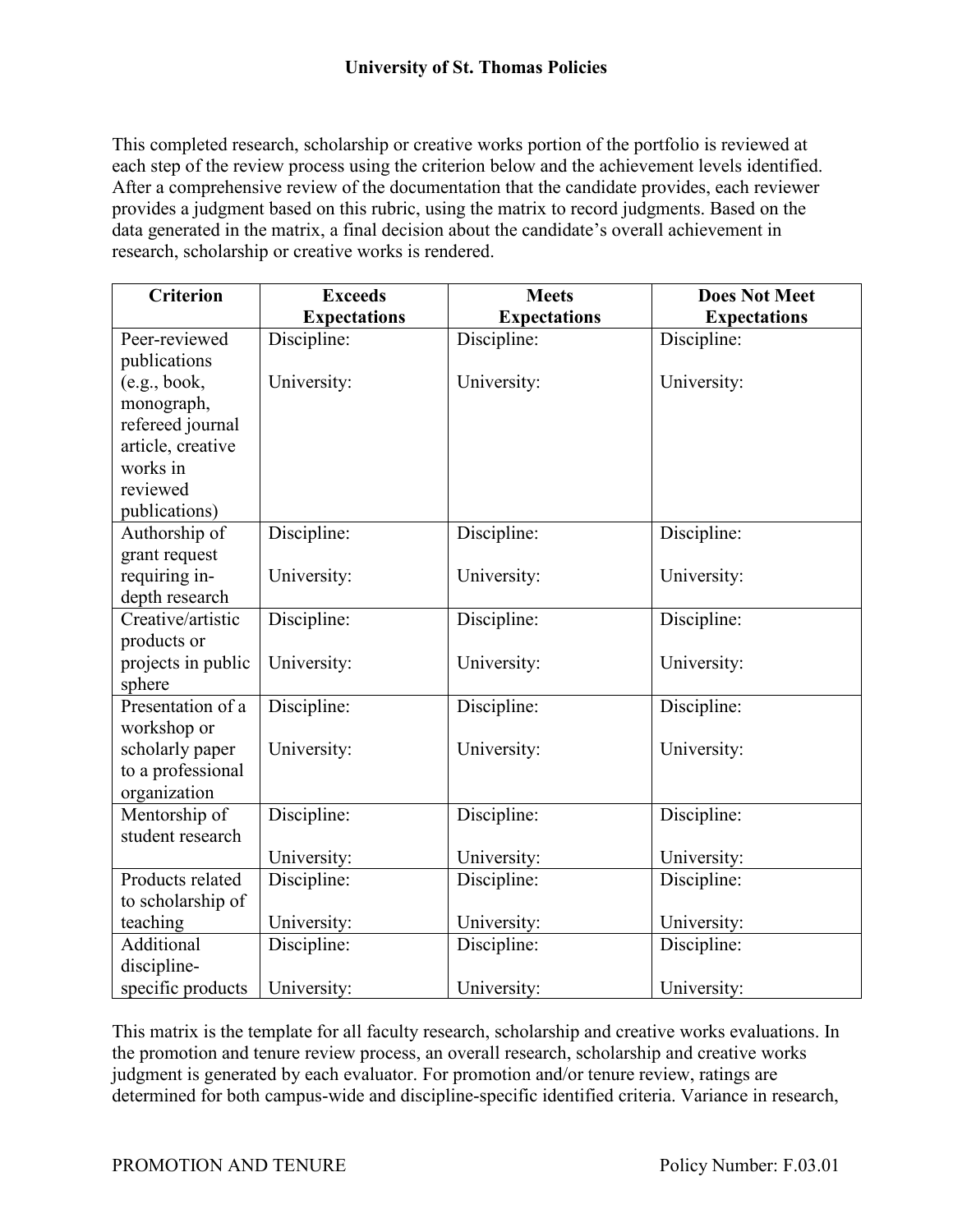scholarship and creative works may result in some criteria in the matrix having one or more inclusions and others having none. Where none exist, the category is marked as "Not Applicable."

Upon completion of the evaluation, reviewers will provide a brief written summary of the evidence and context for their final judgment. Reviewers will also provide a written summary rationale for the evaluator's final decision about promotion and/or tenure.

# **9. University and Community Service: Rubric D**

University and community service involves those memberships and activities through which faculty members contribute to the well-being of their departments, schools or the University, the civic community, and/or their discipline or profession. These services further the University's mission outside the classroom and the faculty member's research, scholarship and creative works. These various academic, extracurricular, professional, civic and pastoral functions reflect the diversity of the faculty, the various disciplines, and the opportunities of individual faculty members. The University also affirms campus-wide criteria that demonstrate achievement in the domain of service. The evaluation of University and community service performance must be both appropriate and varied, informed by the campus-wide criteria listed in the matrix below, the discipline-specific criteria as they relate to the campus-wide criteria, and by the documentation provided by the candidate and the presentation of the candidate's advocate.

The matrix below provides a protocol for evaluators reviewing a candidate. Recording judgments made about a candidate provides an overview of the candidate's achievements in University and community service, enabling discernment about individual achievement in this domain. Evaluators thus are able to balance the unique individual demonstration of achievements with the University expectations of campus-wide norms of performance as shaped by the traditions of the academic community and the institutions comparable to the University of St. Thomas.

Evaluations of the University and community service domain include self-evaluation in the candidate's portfolio and solicited and unsolicited external evaluations in the form of letters or other written communications, among others. Faculty are expected to make contributions that enhance the University, the missions of their unit, and their profession. It is important that there be substantive evidence of the quality and importance to the discipline and/or the University of the service presented. Candidates will include in their portfolio evidence that meets criteria listed in the matrix below.

To facilitate this evaluation, the candidate is required to submit relevant documentation. The following list identifies appropriate inclusions in the candidate portfolio to provide this documentation. It is not an exhaustive list and individual candidates may identify additional documentation to demonstrate achievement. The more inclusion provided, the more information is available to the evaluator for their review. Potential university and community service activities for inclusion in the portfolio with appropriate documentation are:

- a. Advising and counseling students;
- b. Activities promoting student organizations;
- c. Initiatives requiring innovative leadership;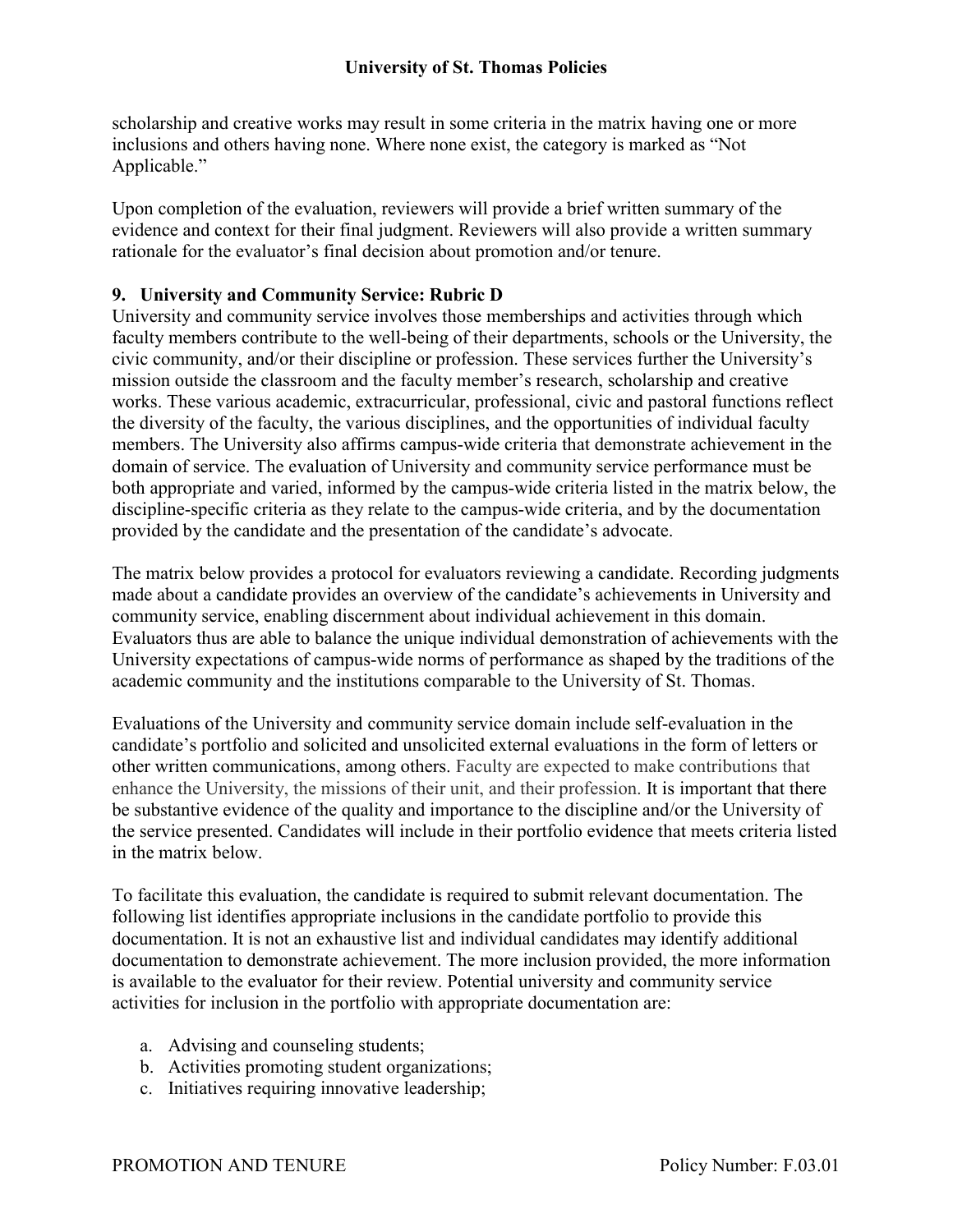- d. Participation on committees;
- e. Leadership on committees;
- f. Representing the University at various programs;
- g. Participation in student recruitment activities;
- h. Participation in the service learning program;
- i. Coordination and sponsoring of student organizations;
- j. Participation in community projects related to the faculty member's discipline;
- k. Leadership in professional organizations of the faculty member's discipline;
- l. Participation in special projects of the faculty member's discipline;
- m. Activities which foster the religious orientation of the University.

This completed service portion of the portfolio is reviewed at each step of the review process using the criterion below and the achievement levels identified. After a comprehensive review of the documentation that the candidate provides, each reviewer provides a judgment based on this rubric, using the matrix to record judgments. Based on the data generated in the matrix, a final decision about the candidate's overall achievement in service is rendered.

| <b>Criterion</b>       | <b>Exceeds</b><br><b>Expectations</b> | <b>Meets</b><br><b>Expectations</b> | <b>Does Not Meet</b><br><b>Expectations</b> |
|------------------------|---------------------------------------|-------------------------------------|---------------------------------------------|
| Service to the         | Discipline:                           | Discipline:                         | Discipline:                                 |
| University (including  |                                       |                                     |                                             |
| Department and         | University:                           | University:                         | University:                                 |
| School)                |                                       |                                     |                                             |
| Service to Students    | Discipline:                           | Discipline:                         | Discipline:                                 |
|                        |                                       |                                     |                                             |
|                        | University:                           | University:                         | University:                                 |
| Service to the         | Discipline:                           | Discipline:                         | Discipline:                                 |
| Profession and/or      |                                       |                                     |                                             |
| Community              | University:                           | University:                         | University:                                 |
| Additional discipline- | Discipline:                           | Discipline:                         | Discipline:                                 |
| specific products      |                                       |                                     |                                             |
|                        | University:                           | University:                         | University:                                 |

This matrix is the template for all University and community service evaluations. In the promotion and tenure review process, an overall University and community service judgment is generated by each evaluator. For promotion and/or tenure review, ratings are determined for both campus-wide and discipline-specific identified criteria. Variance in University and community service may result in some criteria in the matrix having one or more inclusions and others having none. Where none exist, the category is marked as "Not Applicable."

Upon completion of the evaluation, reviewers will provide a brief written summary of the evidence and context for their final judgment. Reviewers will also provide a written summary rationale for the evaluator's final decision about promotion and/or tenure.

#### **10. Specification and Application of Rubrics for Promotion and/or Tenure**

a. Evaluation of achievement should be conducted within the context of the candidate's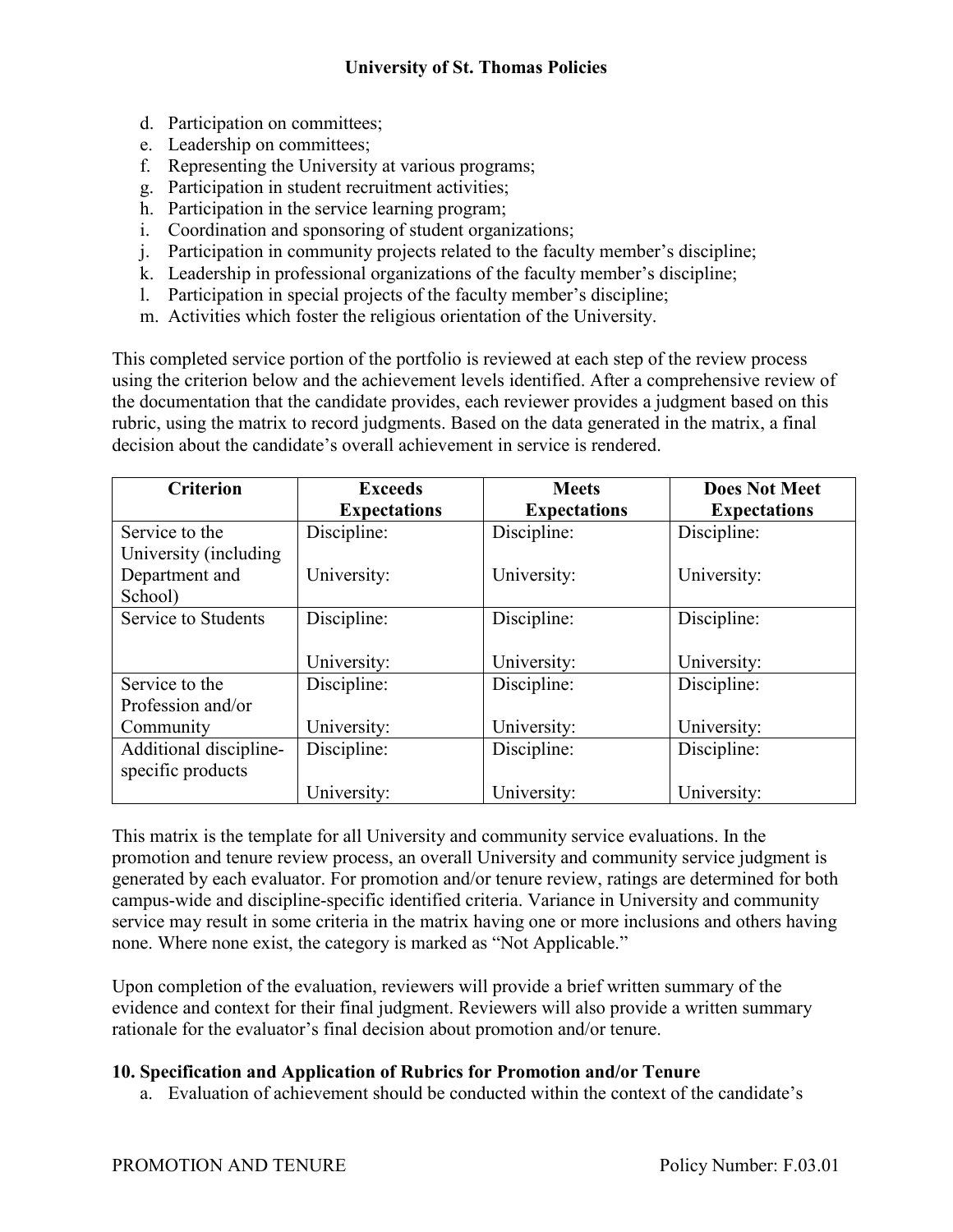overall portfolio, and the rationale for why a candidate does or does not meet (or exceed) expectations should be provided in writing in the summaries prepared by those who evaluate candidates.

- b. In assessing the eligibility of a candidate for promotion and/or tenure, the evaluator must first establish that the candidate, at a minimum, meets expectations in all three domains of performance review.
- c. In evaluating each of the three major domains, those responsible will rate the candidate, interpreting the following categories in light of how they apply to discipline-specific criteria, the campus-wide criteria, the expectations of the University of St. Thomas faculty and the expectations of faculty from comparable institutions:
	- i. exceeds expectations
	- ii. meets expectations
	- iii. does not meet expectations
- d. Rubrics for performance review of faculty in the three performance domains (Rubrics B, C, and D above) will be utilized by all evaluators of candidates for promotion and/or tenure: department chairs or supervisors, deans, Promotion and Tenure Committee members, and campus administrative officers. These rubrics will also be utilized by all evaluators for faculty members' annual evaluation and subsequent more substantive reviews. This ensures consistency of performance criteria for faculty and fairness in the evaluation processes.
- e. In reviews for promotion and/or tenure, rubrics will be filled out by every associate professor and professor of a candidate's department or school if no department exists, to be included in the candidate's portfolio. This same requirement applies to the mandated three-year review for probationary tenure-track faculty.
- f. Rubrics are used to communicate with the candidate under promotion and/or tenure review by all parties engaged in communication with the candidate.
- g. Promotion to the rank of associate professor is necessary to be awarded tenure. Such promotion is, however, a separate action from the award of tenure. Each requires a separate review and vote by evaluators at each step of the process. The candidate for tenure must thus concurrently be promoted to the rank of associate professor or professor.
- h. Departments and/or schools will only initiate a review for promotion and/or tenure when they make a judgment that a candidate has, at a minimum, demonstrated, an achievement level of "Meets Expectations" in all three domains of evaluation.
- i. While the University does not have minimum or numerical requirements for inclusions in the rubrics for the three domains of appraisal, evaluators are expected to make ethical and discerning judgments about the composite of achievements of candidates reflected in the domain matrices. As noted above, "Evaluators thus are able to balance the unique individual demonstration of achievements with the university expectations of campuswide norms of performance as shaped by the traditions of the academic community and the institutions comparable to the University of St. Thomas."
- j. The policy, as described above in 10(i) applies to both promotion and tenure reviews and